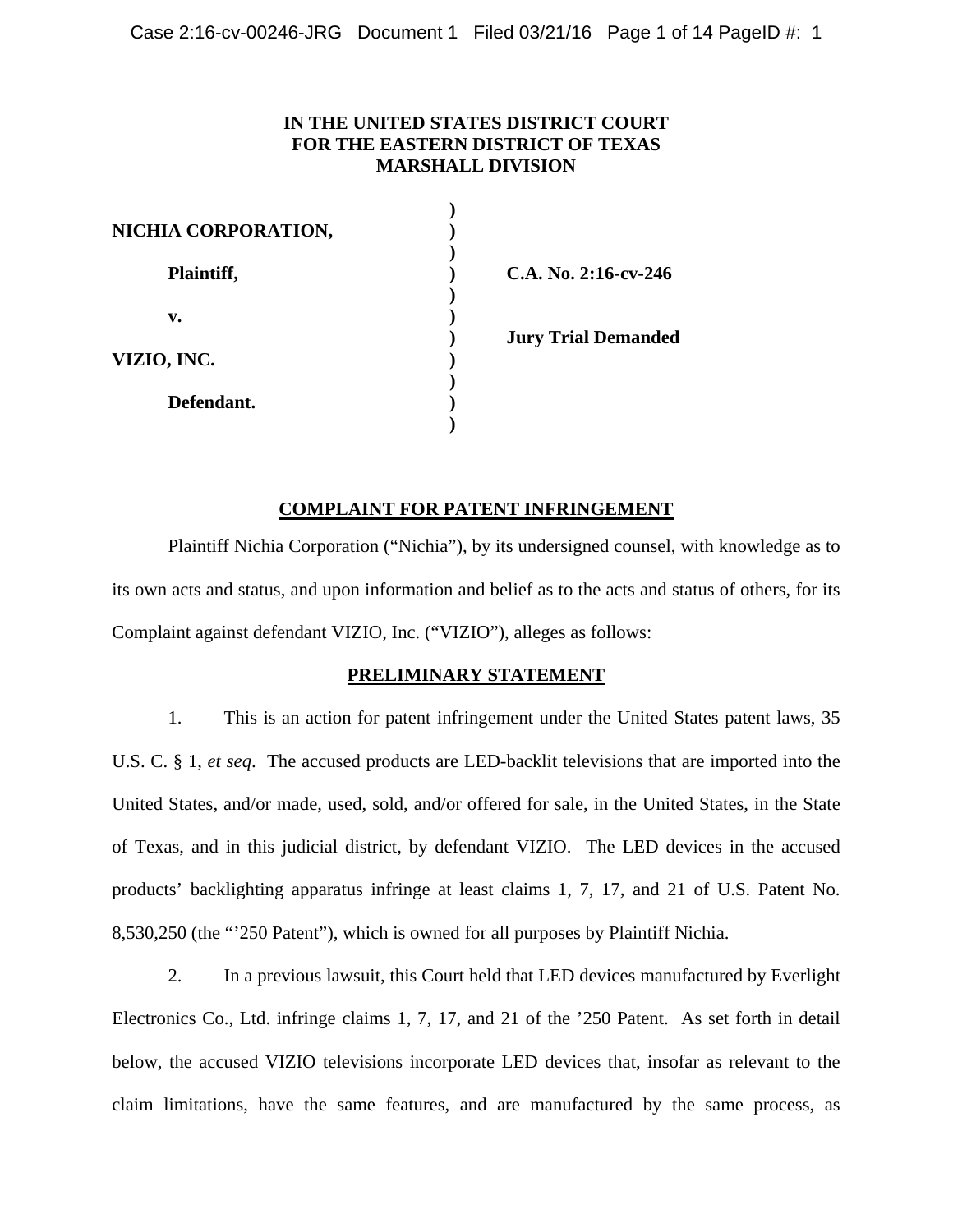Everlight LED products previously found to infringe the '250 Patent. By this lawsuit, Nichia seeks relief for VIZIO's past and ongoing infringement of Nichia's '250 Patent by virtue of VIZIO's incorporation of infringing LEDs into its products.

### **THE PARTIES**

3. Plaintiff Nichia Corporation is a corporation organized and existing under the laws of Japan, with its principal place of business at 491 Oka, Kaminaka-Cho, Anan-Shi, Tokushima, Japan 774-8601.

4. Defendant VIZIO, Inc. is a corporation organized and existing under the laws of the State of California, but in 2015 VIZIO reported its intention to reincorporate in the State of Delaware. VIZIO's principal place of business is at 39 Tesla, Irvine, California 92618. VIZIO may be served with process by serving its registered agent, Registered Agent Solutions, Inc. at 1220 S. St. STE 150, Sacramento, California 95811.

5. VIZIO imports, sells, and/or offers for sale nationwide television products that contain light-emitting diode ("LED") devices, including in the State of Texas and in this judicial district.

### **JURISDICTION AND VENUE**

6. This is a civil action for patent infringement arising under the patent laws, 35 U.S.C. § 1, *et seq.* This Court has subject matter jurisdiction over this action pursuant to 28 U.S.C. §§ 1331 and 1338(a).

7. VIZIO is subject to personal jurisdiction in this judicial district because VIZIO is present within, has minimum contacts with, and regularly conducts business in the State of Texas and the Eastern District of Texas.

8. Venue is proper in this judicial district under 28 U.S.C. §§ 1391 and 1400(b).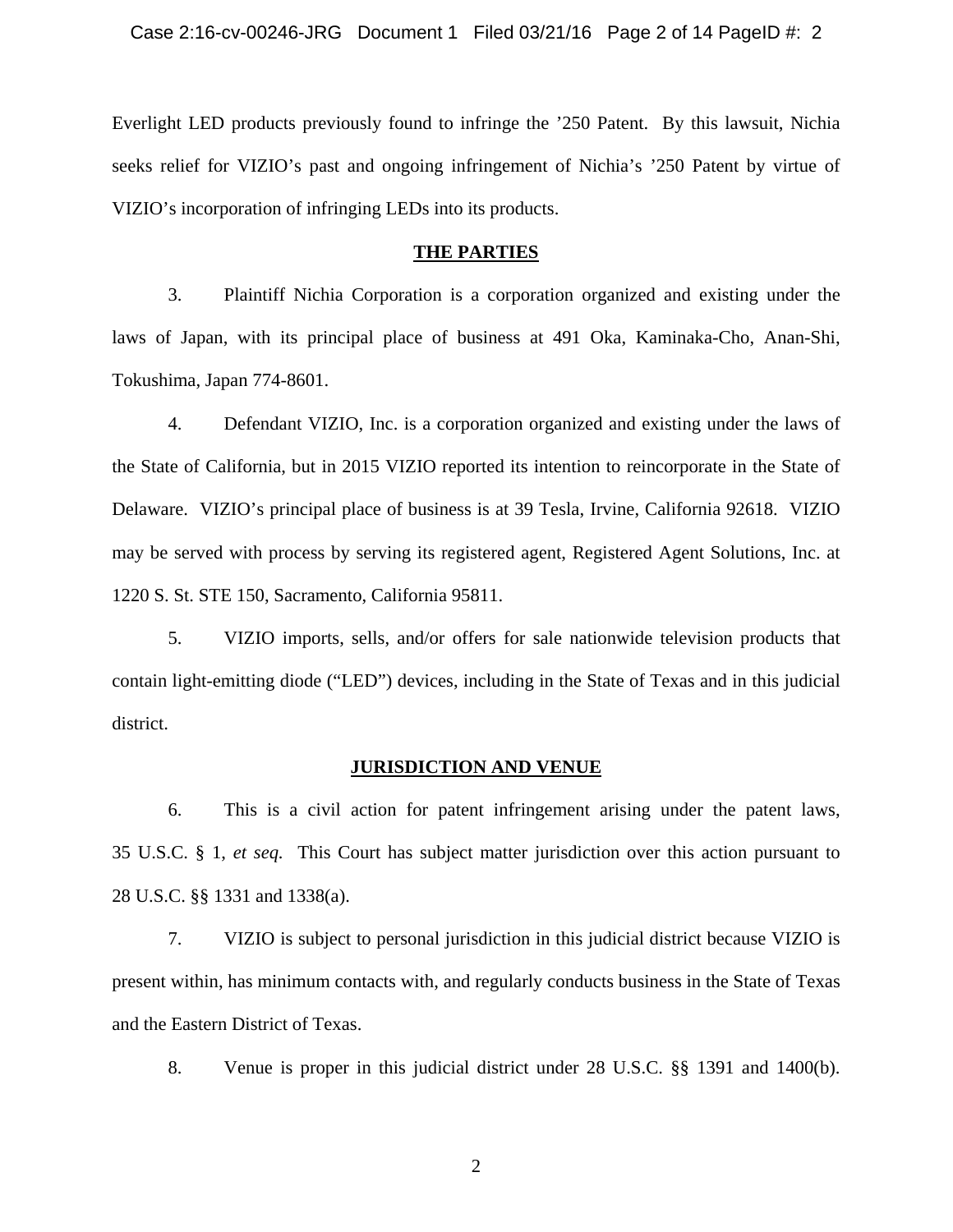#### Case 2:16-cv-00246-JRG Document 1 Filed 03/21/16 Page 3 of 14 PageID #: 3

9. Among other things, VIZIO has purposefully availed itself of the privileges of conducting business in the State of Texas and in this judicial district; VIZIO has sought protection and benefit from the laws of the State of Texas; VIZIO has solicited business in, transacted business within, and has attempted to derive financial benefit from residents of the State of Texas and this judicial district; and Nichia's cause of action arises directly from VIZIO's business contacts and other activities in the State of Texas and in this judicial district.

10. More specifically, the accused VIZIO television products have been imported into, offered for sale, and sold by or on behalf of VIZIO in the Eastern District of Texas, and the accused VIZIO television products have been, and continue to be, used in the Eastern District of Texas. VIZIO, directly and/or through its agents and intermediaries, has placed the products at issue in this lawsuit into the stream of commerce throughout the United States through established distribution channels, with the expectation and/or knowledge that they will be offered for sale, sold, and used in the State of Texas and in this judicial district. Without limiting the foregoing, VIZIO distributes products, including infringing television products, throughout the United States from three third-party logistics centers. One of these distribution centers is located in Grand View, Texas.

11. VIZIO's television products containing infringing LED devices are sold in retail stores in the State of Texas and throughout this judicial district, including Walmart, Target, Sam's Club, and Best Buy retail stores. These retail stores, collectively, have 29 outlets in this judicial district. VIZIO has reported that it has the first or second shelf-space positions at these retailers, and these four retailers accounted for approximately 81% of VIZIO's net sales during the six-month period ending June 30, 2015. These retailers currently sell and/or offer for sale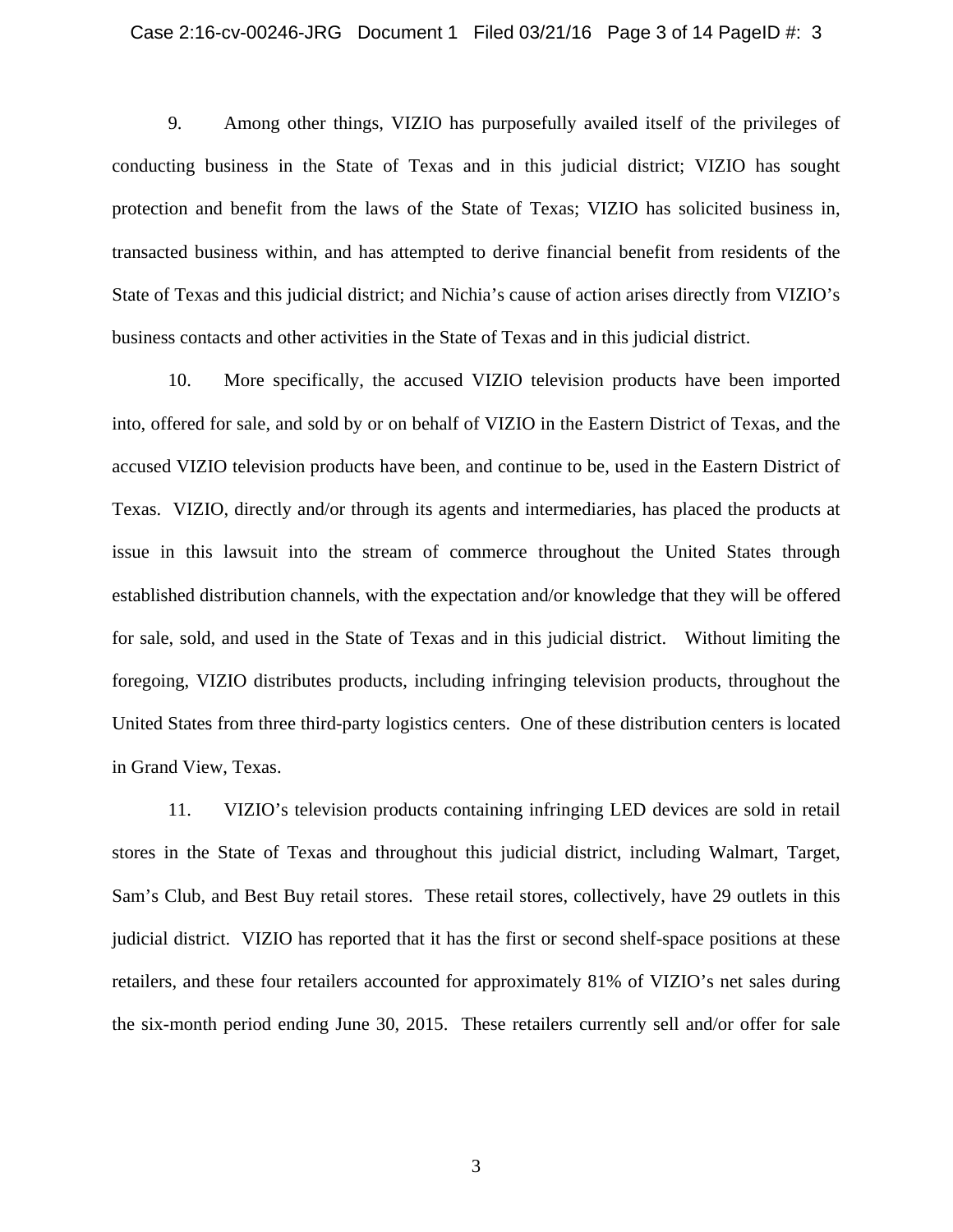### Case 2:16-cv-00246-JRG Document 1 Filed 03/21/16 Page 4 of 14 PageID #: 4

VIZIO television products containing infringing LED devices, such as VIZIO's D-Series 28" Class Full-Array LED TV D28h-C1.

12. VIZIO has participated in patent-infringement lawsuits in judicial districts throughout the United States, including in the Eastern District of Texas.

13. VIZIO does not manufacture the products it imports into, offers for sale, and sells in the United States. VIZIO has reported that it does not have internal manufacturing or testing facilities or capabilities, and all of its products are manufactured, tested, and packaged by third party manufacturers, who are original design manufacturers or original equipment manufacturers. VIZIOs four largest manufacturers, all of which are outside of the United States, accounted for 98% of VIZIO's inventory purchases during the six months ending on June 30, 2015. These manufactures are responsible for procuring or manufacturing the components used in VIZIO's products.

### **THE PATENT-IN-SUIT**

14. U.S. Patent No. 8,530,250, entitled "Light Emitting Device, Resin Package, Resin-Molded Body, and Methods for Manufacturing Light-Emitting Device, Resin Package and Resin-Molded Body," was duly and lawfully issued by the U.S. Patent and Trademark Office on September 10, 2013. A true and correct copy of the '250 Patent is attached as Exhibit A.

15. The '250 Patent lists Hirofumi Ichikawa, Masaki Hayashi, Shimpei Sasaoka, and Tomohide Miki as inventors.

16. Nichia is the owner of the '250 Patent by valid assignment from the inventors. Nichia owns all rights, title, and interest in the '250 Patent, including the right to sue for and recover all past, present, and future damages for infringement of the '250 Patent.

17. The Abstract of the '250 Patent provides as follows: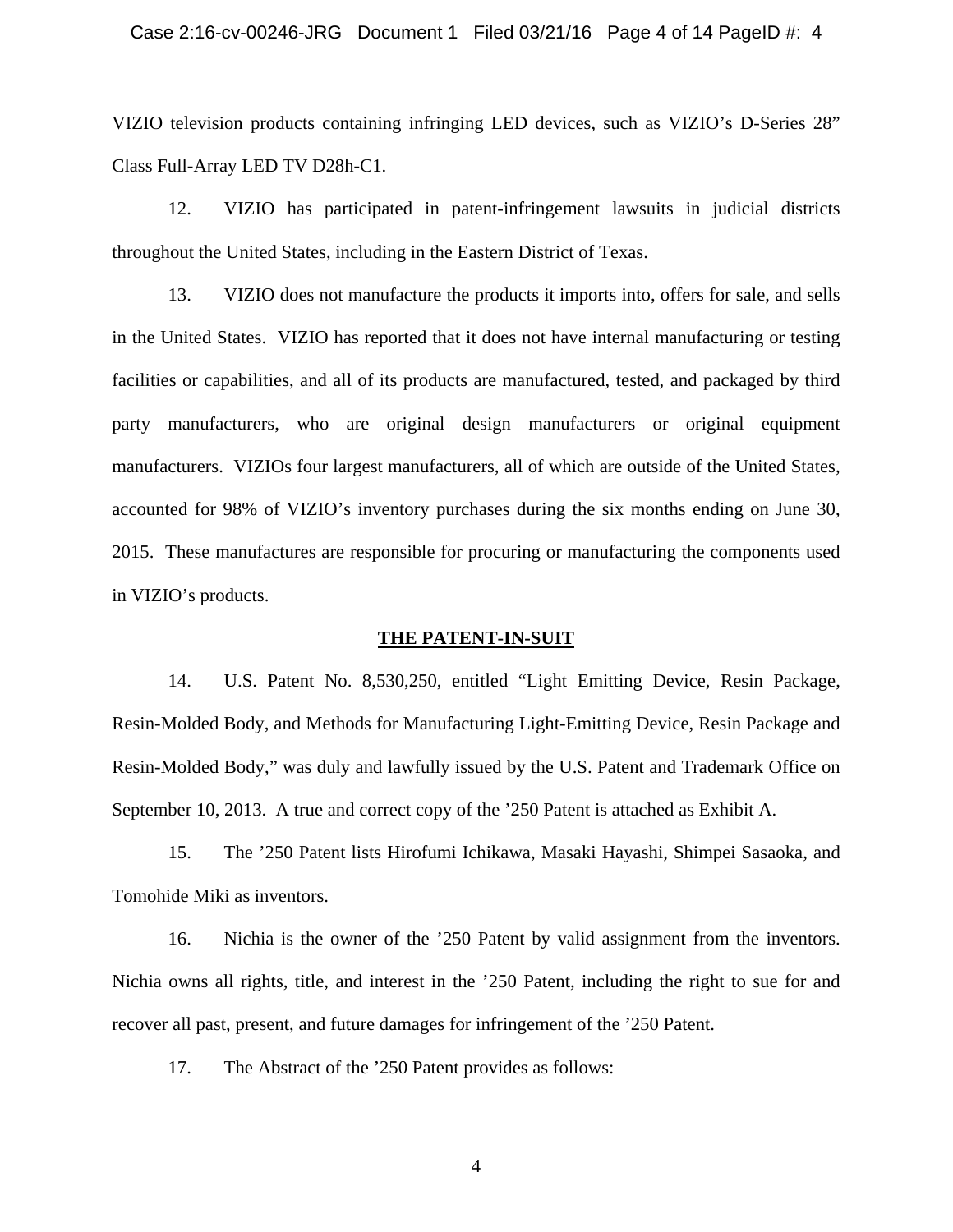Provided is a simple and low-cost method for manufacturing, in a short time, many light emitting devices wherein adhesiveness between a leadframe and a thermosetting resin composition is high. The method for manufacturing the light emitting device having a resin package (20) wherein the optical reflectivity at a wavelength of 350-800 nm after thermal curing is 70% or more and a resin section (25) and a lead (22) are formed on substantially a same surface on an outer surface (20 *b*) has: a step of sandwiching a leadframe (21) provided with a notched section (21 *a*) by an upper molding die (61) and a lower molding die (62); a step of transfer-molding a thermosetting resin (23) containing a lightreflecting substance (26), in a molding die (60) sandwiched by the upper molding die (61) and the lower molding die (62) and forming a resin-molded body (24) on the leadframe (21); and a step of cutting the resin-molded body (24) and the leadframe (21) along the notched section (21 *a*).

## **THE EVERLIGHT LITIGATION**

18. In 2013, Nichia filed an action for patent infringement in this Court against Everlight Electronics Co., Ltd. and Everlight Americas, Inc., and others (collectively, "Everlight") styled *Nichia Corp. v. Everlight Elecs. Co., Ltd. et al.*, No. 2:13-cv-702-JRG (E.D. Tex.), *appeals docketed,* Nos. 16-1585, 16-1618 (Fed. Cir.) (the "Everlight Litigation"). In the Everlight Litigation, Nichia accused, *inter alia*, Everlight's XI3030 and XI3535 series products of infringing claims 1, 7, 17, and 21 of the '250 Patent.

19. The Everlight Litigation was tried in this Court from May 11 to 13, 2015, before the Honorable J. Rodney Gilstrap. The Court issued a Memorandum and Opinion in the Everlight Litigation on January 25, 2016 (the "Memorandum"), a true and correct copy of which is attached hereto as Exhibit B. Among other things, the Court found that the accused products infringe the asserted claims of the '250 Patent, and that Everlight had not shown the asserted claims to be invalid.

20. In the Everlight Litigation, the Court construed limitations in claims 1, 17, 19, and 21 of the '250 Patent as follows: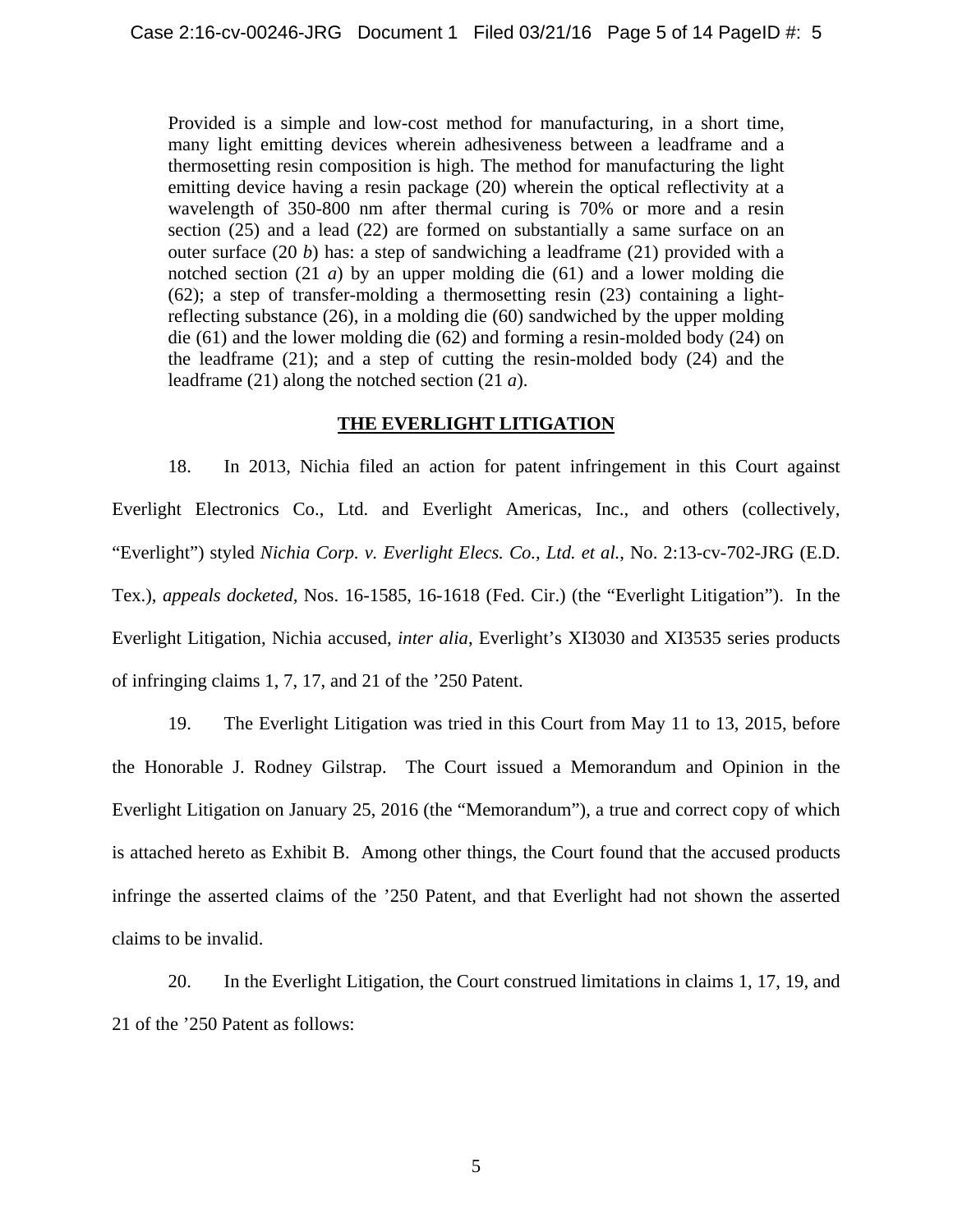## i. The Preambles of Claims 1 and 17 are Claim Limitations

**[FF38]** In its Claim Construction Memorandum Opinion and Order (Dkt. No. 79), this Court determined that the preambles of claims 1 and 17 are claim limitations. (Claim Construction Order, Dkt. No. 79, at 53-54.) "[T]he entirety of the '250 patent reveals that the preamble language relating to 'light emitting device' does not state a purpose or an intended use of the invention, but rather discloses a fundamental characteristic of the claimed invention that is properly construed as a limitation of the claim itself." (Claim Construction Order, at 54 ("[T]he preamble language gives life, meaning and vitality to the claims by making it clear that claim 17 is directed to a light emitting device and claim 1 is directed to a method for manufacturing a light emitting device.").)

## ii. "Lead"

**[FF39]** Claims 1, 17, 19, and 21 of the '250 patent include the term "lead." This Court construed "lead" as "the portion of the device that conducts electricity." (Claim Construction Order, at 57.) Although a lead must conduct electricity, "this does not foreclose the recited 'lead' from performing other functions in addition to conducting electricity." (Id.)

## iii. "A Portion of the Resin Part is Disposed Over a Portion of the Plating on the Upper Surface of the at Least One Lead"

**[FF40]** Claim 17 of the '250 patent requires that "a portion of the resin part is disposed over a portion of the plating on the upper surface of the at least one lead," which was construed to mean "a portion of the resin part is located over a portion of the plating on the upper surface of the at least one lead." (Claim Construction Order, at 64.) This Court rejected Defendants' contention that claim 17 "allows for all of the resin part to be disposed over all of the plating on the upper surface of the at least one lead." (Id. at 63-64 ("A portion is not 'all' as Defendants contend.").)

## iv. "Notch"

**[FF41]** Claim 1 of the '250 patent requires providing a lead frame having at least one "notch." This Court construed the term "notch" to mean "an opening that penetrates the lead frame." (Claim Construction Order, at 66-67.)

## v. "Cutting the Resin-Molded Body and the Plated Lead Frame Along the at Least One Notch"

**[FF42]** Claim 1 recites the step of "cutting the resin-molded body and the plated lead frame along the at least one notch," which this Court determined should be given its plain and ordinary meaning. (Claim Construction Order, at 67- 69.)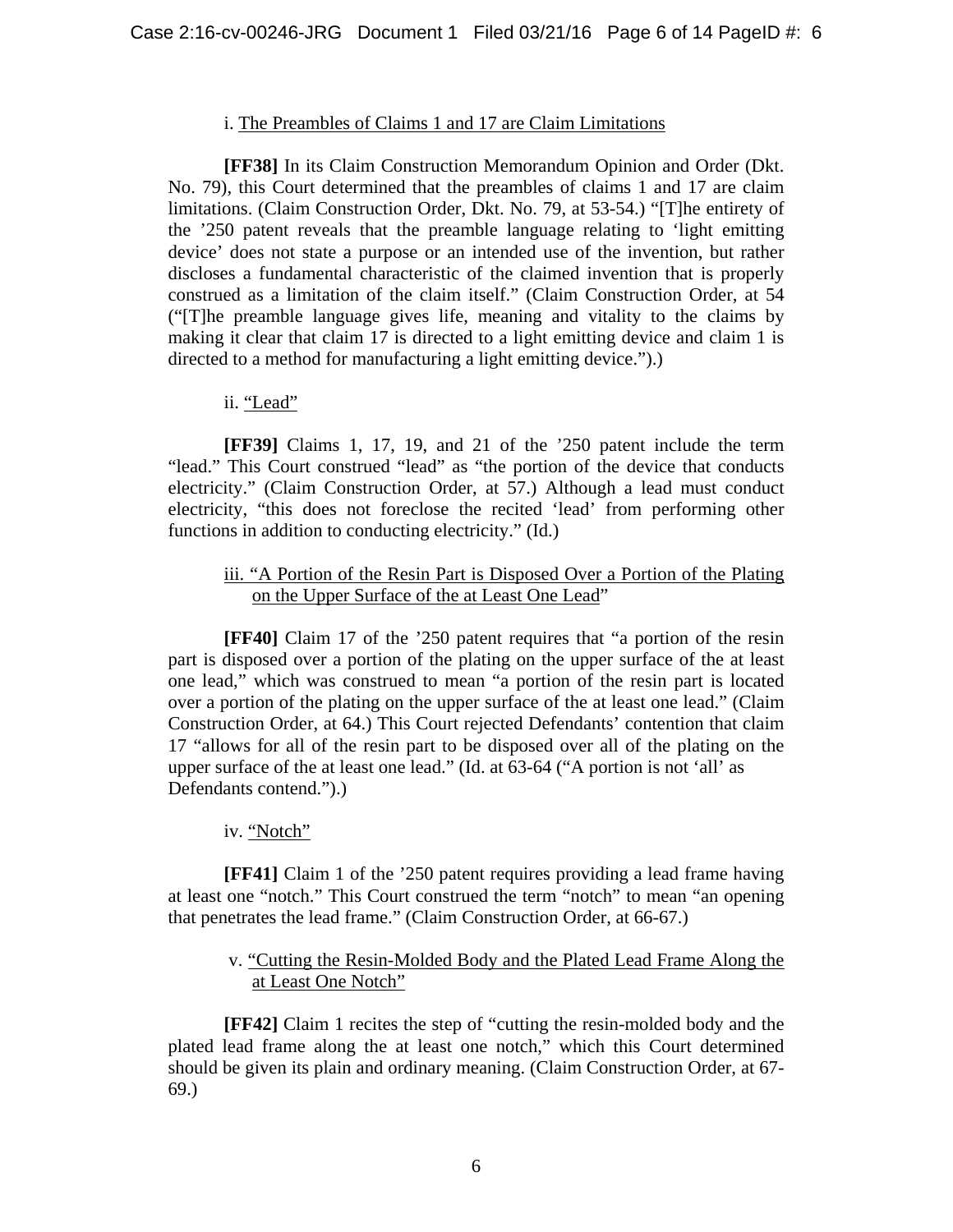vi. "Planar"

**[FF43]** Claims 1 and 17 require that an outer surface of at least one lead and an outer surface of the resin part are "planar." This Court construed "planar" to mean "in a substantially same plane." (Claim Construction Order, at 69-72.) The construction of "planar" does not require that the "leads and outer surface of the resin package to be perfectly flat." (Claim Construction Order, at 71.)

Memorandum at 16-18.

21. In the Everlight Litigation, the Court found that the XI3030 and XI3535 series

products contain all of the limitations set forth in claims 1, 7, 17, and 21 of the '250 Patent.

Specifically, the Court held as follows:

**[FF45]** The Court finds that all of the claim limitations of Claim 1 of the '250 patent exist in and are met by the accused XI3030 and XI3535 series products. . . .

\*\*\*

**[FF67]** The Court finds that all of the claim limitations of Claim 7 of the '250 patent exist in and are met by the accused XI3030 and XI3535 series products. . . .

\*\*\*

**[FF71]** The Court finds that all of the claim limitations of Claim 17 of the '250 patent exist in and are met by the accused XI3030 and XI3535 series products. . . .

\*\*\*

**[FF80]** The Court finds that all of the claim limitations of Claim 21 of the '250 patent exist in and are met by the accused XI3030 and XI3535 series products. . . .

Memorandum at 18-26.

22. In the Everlight Litigation, the Court also found that the "Nichia products covered

by the '250 patent (i) have received industry recognition, (ii) satisfy a longstanding but unmet

need, and (iii) have achieved commercial success," and that "[t]he features of the products in

[Nichia's] 757 series are included in the asserted claims of the '250 patent, and these features in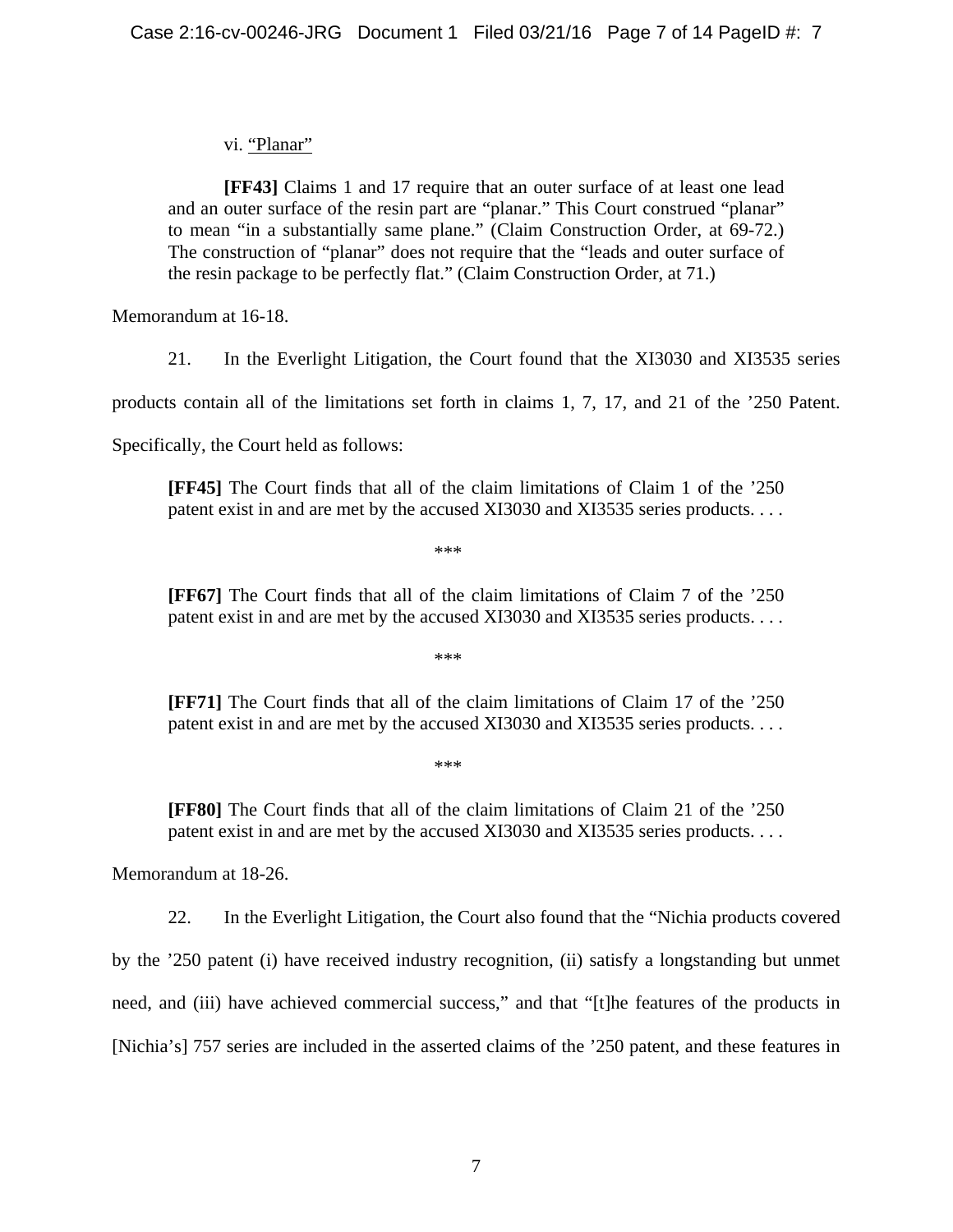turn have contributed to the products' commercial success." Memorandum at 50. Specifically,

the Court found:

**[FF175]** A 2013 article in *LEDinside* publication reported on industry praise and recognition for Nichia's 757 product, stating that Nichia's 757 series "ignited" the "expansion trend in that category." (PTX829 ("2013 Review EMC Production Expansion Could Mean Trouble for PCT").)

**[FF176]** Moreover, the industry had experienced a long-felt but unmet need for an alternative to incandescent lighting technology. Incandescent lights consume large amounts of energy for a given output of light, and the alternative that followed – fluorescent lighting –contains toxic components. With the advent of Nichia's 757 series and related products, "there is the availability of low-cost devices that emit a significant amount of light that can be used in light bulbs and emit a pleasant, low-cost light." (5/13/2015 PM Trial Tr., Dkt. No. 171, at 106:13- 107:3.)

**[FF177]** Between 2010 and 2013, Nichia's sales of the products that practice the '250 patent increased from three percent of Nichia's total sales volume, to 27 percent. In 2013, Nichia sold over 13.9 billion units, with revenues of \$1.7 billion. (5/13/2015 PM Trial Tr., Dkt. No. 171, at 122:6-10.) The 757 series products themselves showed a similar increase, from 25 million units in 2011 to 2.5 billion units in 2013. In the eight months from January to August 2014, Nichia sold nearly 2.7 billion units of the products in the 757 series. (5/13/2015 PM Trial Tr., Dkt. No. 171, at 123:4-18.)

**[FF178]** Although the products in Nichia's 757 series are advertised and marketed as having an "EMC" (thermosetting resin-type) package, the overall structure and design of the package is important to consumers. The products in the 757 series are brighter, they have a long life, they are reliable, they have a low cost, and they can be fabricated quickly to meet customer demand. (5/12/2015 AM Trial Tr., Dkt. No. 167, at 115:25-118:25.) The brightness relates to (i) the resin, (ii) the plated lead frame, and (iii) the fact that the design allows for thin package walls, which allows for better emission of light (for example, by mounting a larger ship). (5/12/2015 AM Trial Tr., Dkt. No. 167, at 116:11-19.) The long life and reliability are attributable to the thermosetting resin (which does not discolor in the presence of light), a heat-resistant package design, and a notch in the lead frame that contributes to the package's adhesiveness. In addition, by plating the lead frame before molding, Nichia avoids possible contamination to bonding sites that can reduce the reliability of the bonding process. (5/12/2015 AM Trial Tr., Dkt. No. 167, at 116:20-118:5.) The design and manufacturing process contribute to low cost by allowing Nichia to make many more packages at once. Prior industry practice was to make about 100 packages per lead frame; Nichia makes approximately 2,400 packages per lead frame of its 157 product, and 1,200 packages per lead frame of its 757 product. (5/12/2015 AM Trial Tr.,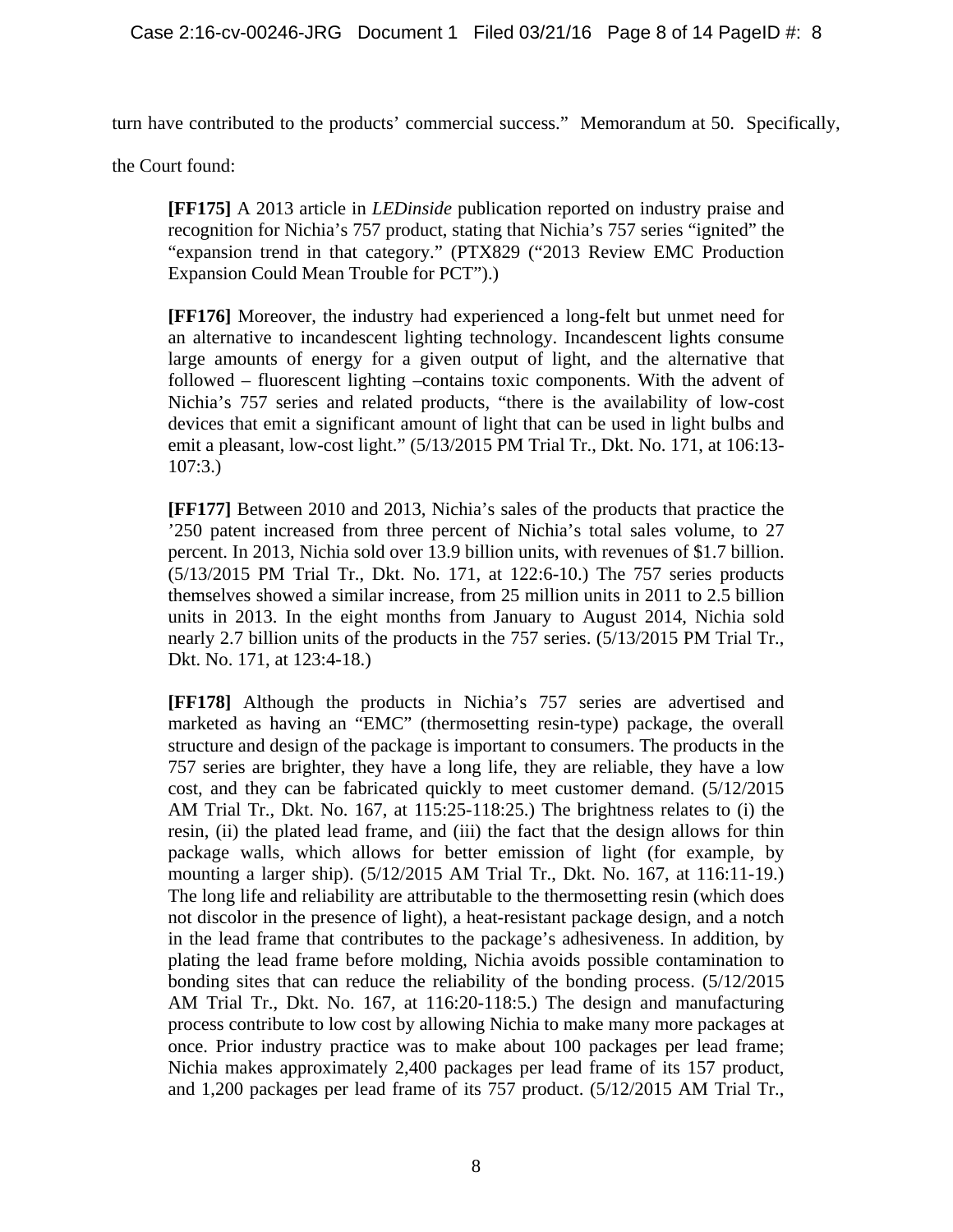Dkt. No. 167, at 118:6-20.) Finally, the advanced manufacturing process allows Nichia to respond quickly to customer orders. (5/12/2015 AM Trial Tr., Dkt. No. 167, at 118:21-25.)

Memorandum at 48-50.

23. In the Everlight Litigation, the Court concluded that Everlight's XI3030 and XI3535 series products infringe claims 17 and 21 of the '250 Patent under 35 U.S.C. § 271(a), and that these products infringe claims 1 and 7 of the '250 Patent under 35 U.S.C. § 271(g). *See*  Memorandum at 114-15.

### **VIZIO'S INFRINGING CONDUCT**

24. VIZIO imports into the United States, and sells, and/or offers for sale in the United States, televisions that incorporate LED devices that, insofar as relevant to the limitations of the asserted claims, have the same features and are manufactured by the same process as the Everlight LED products that were held to infringe the '250 Patent in the Everlight Litigation. By way of example only, the VIZIO D-Series 28" Class Full-Array LED TV D28h-C1 (the "D28h-C1 LED TV") contains LED devices that, insofar as relevant to the claim limitations and as is apparent from their structure, have the same features and are manufactured by the same process as, for example, Everlight's XI3030 series products that were held in the Everlight Litigation to infringe claims 1, 7, 17 and 21 of the '250 Patent.

25. Specifically, the LED devices in the D28h-C1 LED TV have the same features as Everlight's XI3030 series products that were found in the Everlight Litigation to infringe claim 17 of the '250 Patent insofar as those features are relevant with respect to the claim elements. The LED devices found in VIZIO's D28h-C1 LED TV are light emitting devices that include a resin package comprising a resin part and at least one lead. In addition, the LED devices found in the D28h-C1 LED TV include an outer surface of the resin part and an outer surface of the at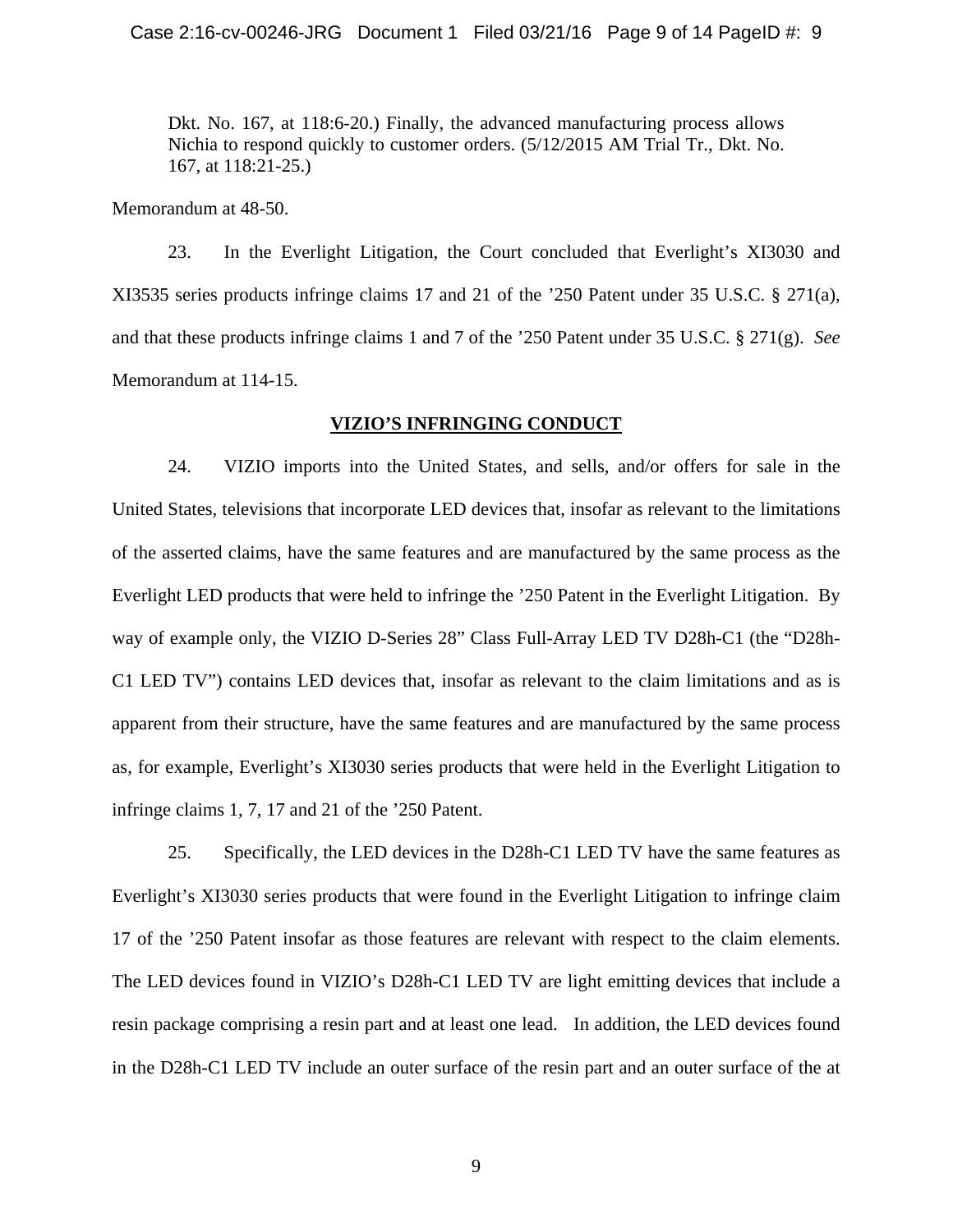#### Case 2:16-cv-00246-JRG Document 1 Filed 03/21/16 Page 10 of 14 PageID #: 10

least one lead that are planer at an outer surface of the resin package. The LED devices in the D28h-C1 LED TV also include a plating disposed on an upper surface and a lower surface of the at least one lead, and an outer side surface of the at least one lead that is unplated. These LED devices include a portion of the resin part disposed over a portion of the plating on the upper surface of the at least one lead. The LED devices in the D28h-C1 LED TV also include the element of claim 21 of the '250 patent – *viz*.*,* at least one of the leads comprises two or more different levels.

26. In addition, the LED devices in the D28h-C1 LED TV, as is apparent from their structure, were manufactured by the same process that insofar as the relevant claim limitations are concerned, was found to infringe claim 1 of the '250 Patent in the Everlight Litigation. The process used to make the LED devices in the D28h-C1 LED TV is a method of manufacturing a light emitting device. This method includes the step of providing a lead frame comprising at least one notch and the step of plating the lead frame. The process used to make the LED devices found in D28h-C1 LED TV further includes the step of, after plating the lead frame, providing an upper mold on a first surface of the plated lead frame and a lower mold on a second surface of the plated lead frame, and transfer-molding a thermosetting resin containing a light reflecting material in a space between the upper mold and the lower mold to form a resin-molded body. The process also includes the step of cutting the resin-molded body and the plated lead frame along the at least one notch to form a resin package, the resin package comprising a resin part and at least one lead, and the cutting step being performed such that an outer surface of the resin part and an outer surface of the at least one lead are planar at an outer side surface of the resin package, wherein the plated lead frame is cut so as to form an unplated outer side surface on the lead. As is apparent from their structure, the process by which the LED devices in the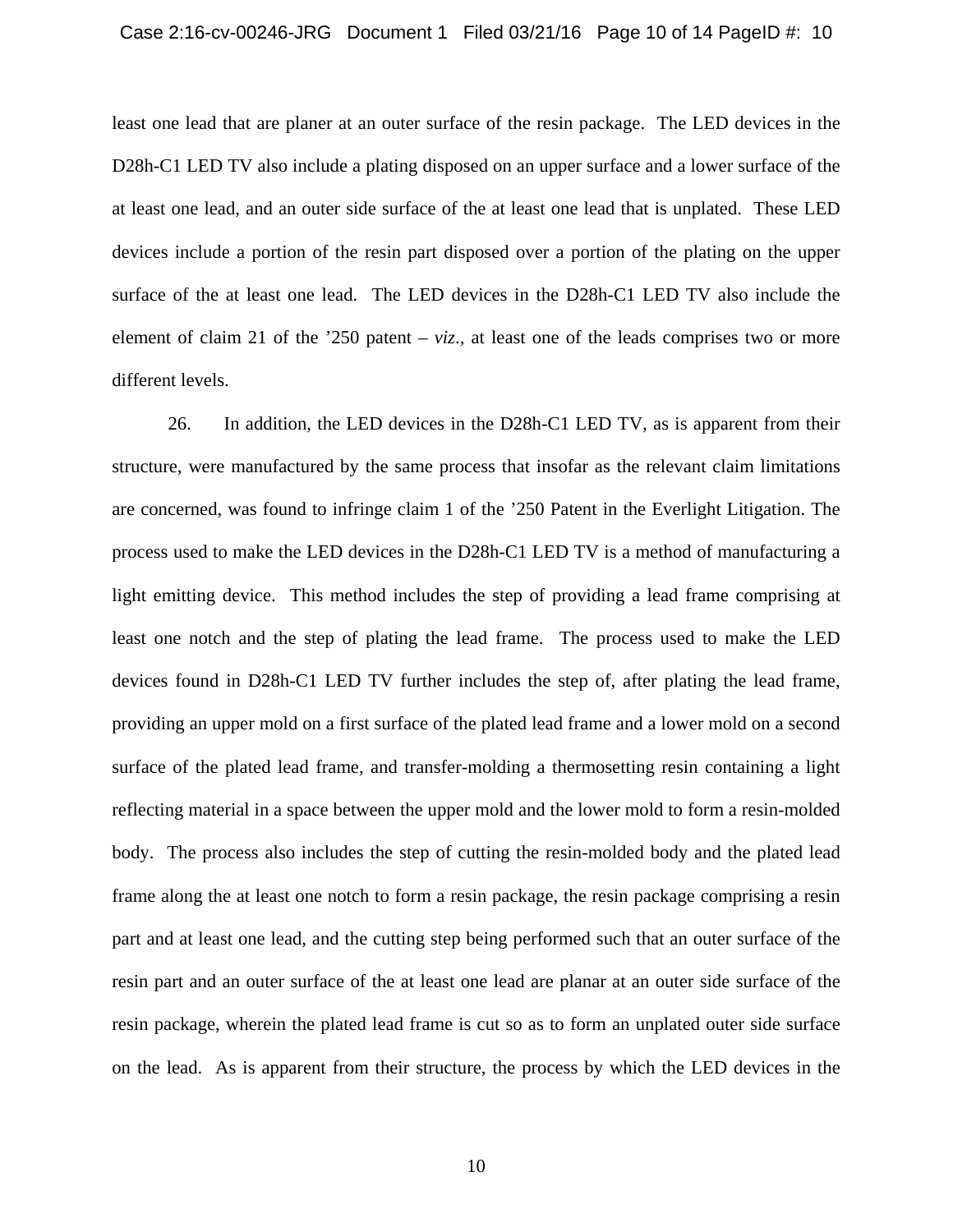D28h-C1 LED TV are manufactured also includes the step specified in claim 7 of the '250 Patent  $- viz$ , providing a light emitting element in a concave portion of the resin package, wherein the transfer-molding step forms a plurality of concave portions corresponding to the convex portions of the upper mold, each of the concave portions comprising an inner bottom surface at which a portion of lead frame is exposed.

27. VIZIO, directly and/or through intermediaries and agents, has imported into the United States, and sold and offered to sell in the United States, including in this judicial district, television products, such as the D28h-C1 LED TV, that incorporate the infringing LED devices.

## **COUNT I (Infringement of U.S. Patent No. 8,530,250) (35 U.S. C. § 271(a))**

28. Nichia repeats and re-alleges each and every allegation of paragraphs 1-27 as if fully set forth herein.

29. The '250 Patent is valid and enforceable.

30. By its importation into the United States, and sale and/or offer for sale in the United States, of television products that incorporate infringing LED devices, including but not limited to, for example, the VIZIO D-Series 28" Class Full-Array LED TV D28h-C1, VIZIO has been and is now infringing at least claims 17 and 21 of the '250 Patent, in the State of Texas, in this judicial district, and elsewhere, in violation of 35 U.S.C. § 271(a).

31. VIZIO's actions are without the consent of Nichia.

32. Nichia has been and will continue to be damaged by VIZIO's infringement of the '250 Patent.

33. Nichia and has been and will continue to be irreparably harmed unless VIZIO's infringement of the '250 Patent is enjoined.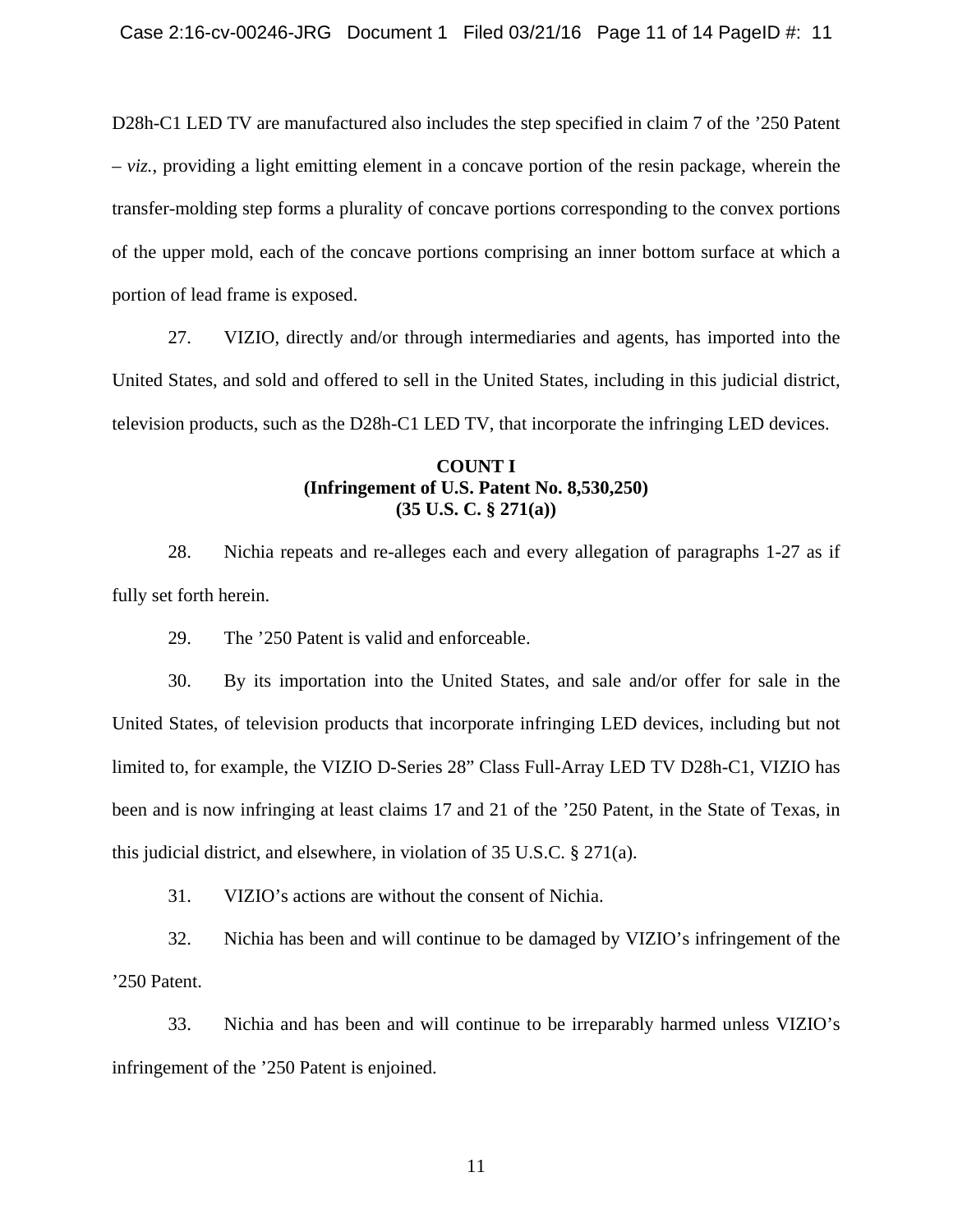# **COUNT II (Infringement of U.S. Patent No. 8,530,250) (35 U.S.C. § 271(g))**

34. Nichia repeats and re-alleges each and every allegation of paragraphs 1-33 as if fully set forth herein.

35. By its importation into the United States, and sale and/or offer for sale in the United States, of television products that incorporate LED devices made by a process patented in the United States, including but not limited to, for example, the VIZIO D-Series 28" Class Full-Array LED TV D28h-C1, VIZIO has been and is now infringing at least claims 1 and 7 of the '250 Patent, in the State of Texas, in this judicial district, and elsewhere, in violation of 35 U.S.C. § 271(g).

36. VIZIO's actions are without the consent of Nichia.

37. Nichia has been and will continue to be damaged by VIZIO's infringement of the '250 Patent.

38. Nichia and has been and will continue to be irreparably harmed unless VIZIO's infringement of the '250 Patent is enjoined.

# **JURY DEMAND**

39. Nichia hereby requests a trial by jury pursuant to Rule 38 of the Federal Rules of Civil Procedure.

## **PRAYER FOR RELIEF**

WHEREFORE, Plaintiff Nichia Corporation prays that the Court enter judgment against Defendant VIZIO and in favor of Nichia, as follows:

A. Finding that the'250 Patent was duly and lawfully issued, and is valid and enforceable.

B. Finding that VIZIO has infringed one or more of the claims of the '250 Patent;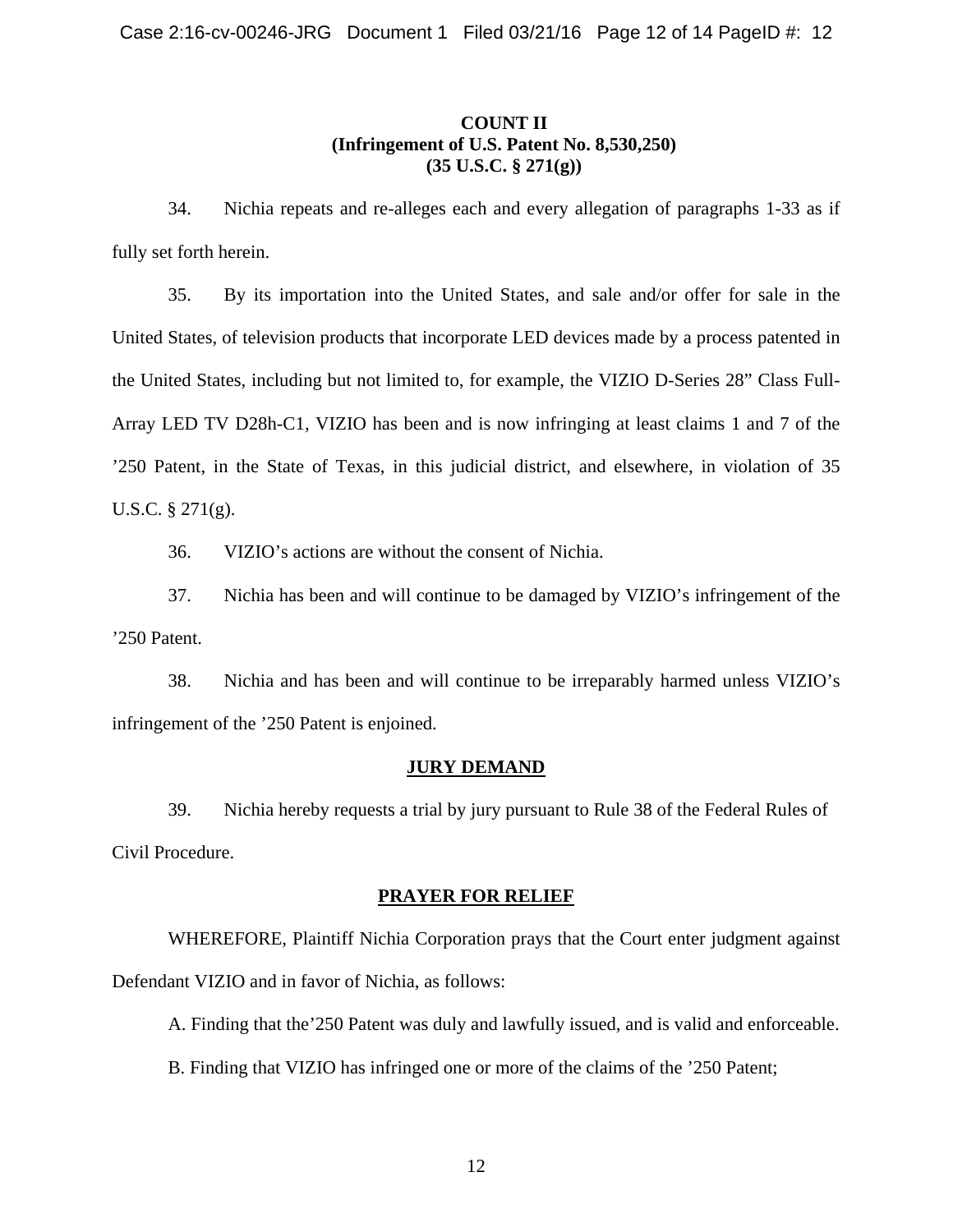C. Awarding damages to Nichia in accordance with 35 U.S.C. § 284, including prejudgment and post-judgment interest, to compensate Nichia for VIZIO's infringement of the '250 Patent;

D. Ordering preliminary and permanent injunctive relief restraining and enjoining VIZIO and its officers, agents, attorneys, employees, and those acting in privity or active concert with VIZIO, from infringement of the '250 Patent for the full term thereof;

E. Finding that this case is exceptional pursuant to 35 U.S.C. § 285;

F. Awarding Nichia its costs and attorneys' fees; and

G. Awarding Nichia such other and further relief as this Court deems just and proper.

DATED: March 21, 2016 Respectfully submitted,

## IRELAND CARROLL & KELLEY

By: /s/ Otis Carroll Otis Carroll -- State Bar No. 03895700 Collin Michael Maloney -- State Bar No. 00794219 6101 S Broadway, Suite 500 Tyler, TX 75703 Tel: (903) 561-1600 Fax: (903) 581-1071 Email: fedserv@icklaw.com

and

 ROTHWELL, FIGG, ERNST & MANBECK, P.C. Robert P. Parker\* Martin M. Zoltick\* Steven P. Weihrouch\* (Continued on next page)